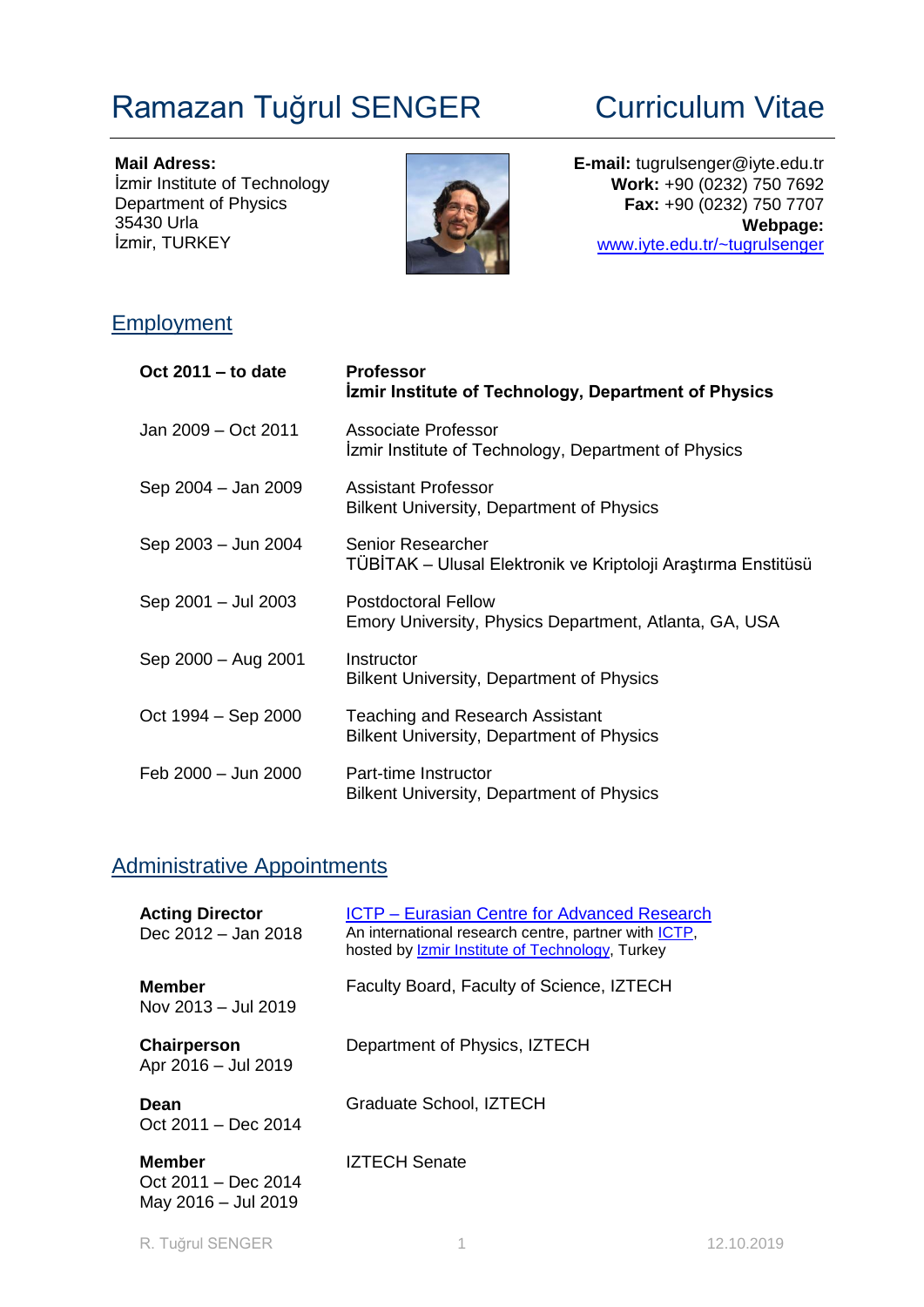## Education and Academic Degrees

| <b>Docent Degree</b> | Condensed Matter Physics, April 2005                                                                                                                                                                                                 |
|----------------------|--------------------------------------------------------------------------------------------------------------------------------------------------------------------------------------------------------------------------------------|
| Ph.D.                | Physics, September 2000 (High Honors)<br><b>Bilkent University, Ankara</b><br><b>Thesis: Phonon Mediated Electron-Electron Interaction in</b><br>Confined Media: Low-Dimensional Bipolarons<br><b>Advisor:</b> Prof. Atilla Erçelebi |
| M.Sc.                | Physics, July 1996 (High Honors)<br><b>Bilkent University, Ankara</b><br>Thesis: Approximation Methods in the Polaron Theory:<br>Applications to Low Dimensional Polarons<br>Advisor: Prof. Atilla Erçelebi                          |
| B.Sc.                | Physics, June 1994 (High Honors)<br><b>Bilkent University, Ankara</b>                                                                                                                                                                |

## Awards and Honors

| Jun 2014 - Jun 2016 | Member, Graphene Research Advisory Board, TÜBİTAK                             |
|---------------------|-------------------------------------------------------------------------------|
| 2010                | <b>Research Incentive Award</b><br><b>ODTÜ Parlar Foundation</b>              |
| 2009                | <b>Young Scientist Award</b><br>FABED - (Feyzi Akkaya Foundation)             |
| 2006                | TÜBA-GEBİP Young Investigator Award<br>(given by Turkish Academy of Sciences) |
| Mar. - Jun. 1999    | TÜBİTAK Research Scholarship at U. California-Davis, USA                      |
| $1997 - 2000$       | <b>TÜBİTAK - Münir Birsel Foundation Graduate Scholarship</b>                 |
| $1994 - 2000$       | <b>Bilkent University Graduate Fellowship</b>                                 |
| 1992 - 1994         | TÜBİTAK - Science Scholarship Programme Fellow                                |
| 1990 - 1992         | Hacı Ömer Sabancı Foundation (VAKSA) Scholar                                  |
| 1989 - 1994         | <b>Bilkent University Undergraduate Fellowship</b>                            |
| 1989                | Ranked 12 <sup>th</sup> nationwide in university enterance exam               |
|                     |                                                                               |

## **Languages**

| Turkish        | Native speaker                                |  |
|----------------|-----------------------------------------------|--|
| <b>English</b> | Advanced, TOEFL iBT: 108/120 (September 2015) |  |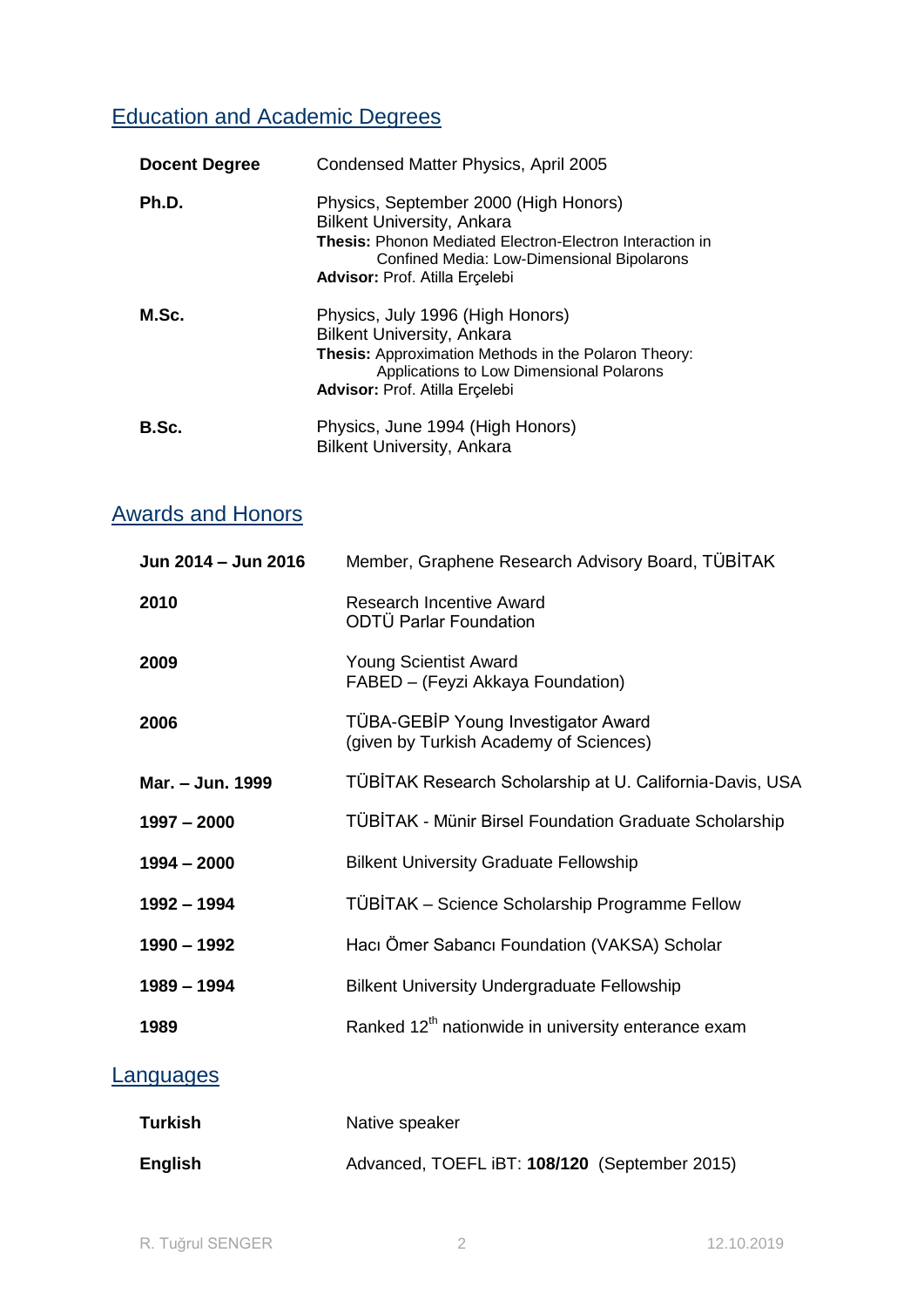## Research Interests

### **First-principles modelling of materials; graphene and other 2D materials; quantum transport; spintronics**

Using density-functional-theory-based methods, published 50+ papers on electronic, magnetic, mechanical, transport and optical properties of various low dimensional systems including carbon nanotubes, graphene, transition-metal-chalcogenides.

### Recent Research Projects:

- *Enhancement of thermoelectric eficiency in novel two-dimensional materials through nanostructuring*
- (2017-2021) TÜBİTAK 117F131, Principle Investigator
- *Ultrathin Transition-Metal-Dichalcogenides, III-V Compounds, and their Heterostructures* (2015 – 2017) TÜBİTAK 114F397, Principle Investigator
- *Design and Electronic Properties of Graphene-based Nanostructures* (2011 – 2014) TÜBİTAK 111T318, Principle Investigator
- *Spin Conductance and Magnetic Properties of Nanowires and Molecular Structures* (2007 – 2010) TÜBİTAK 106T597, Principle Investigator

### **Electron-phonon interactions, theory of polarons, bipolarons, excitons**

Published 20+ papers on Fröhlich polarons and bipolarons in low dimensional systems, exciton properties and photoluminescence in semiconductors.

## **Teaching**

Taught courses at Bilkent University and İzmir Institute of Technology (both in English)

**Undergraduate level:** General Physics, Classical Mechanics, Quantum Mechanics, Statistical Mechanics, Numerical Methods in Physics, Physics for Poets **Graduate level:** Statistical Mechanics, Mathematical Methods of Physics, Condensed Matter Physics

## Personal Information

| <b>Citizenship</b>    | Turkish                               |
|-----------------------|---------------------------------------|
| Place – Date of Birth | Akhisar, Manisa, Turkey – 07 May 1971 |
| <b>Marital status</b> | Married, with one child               |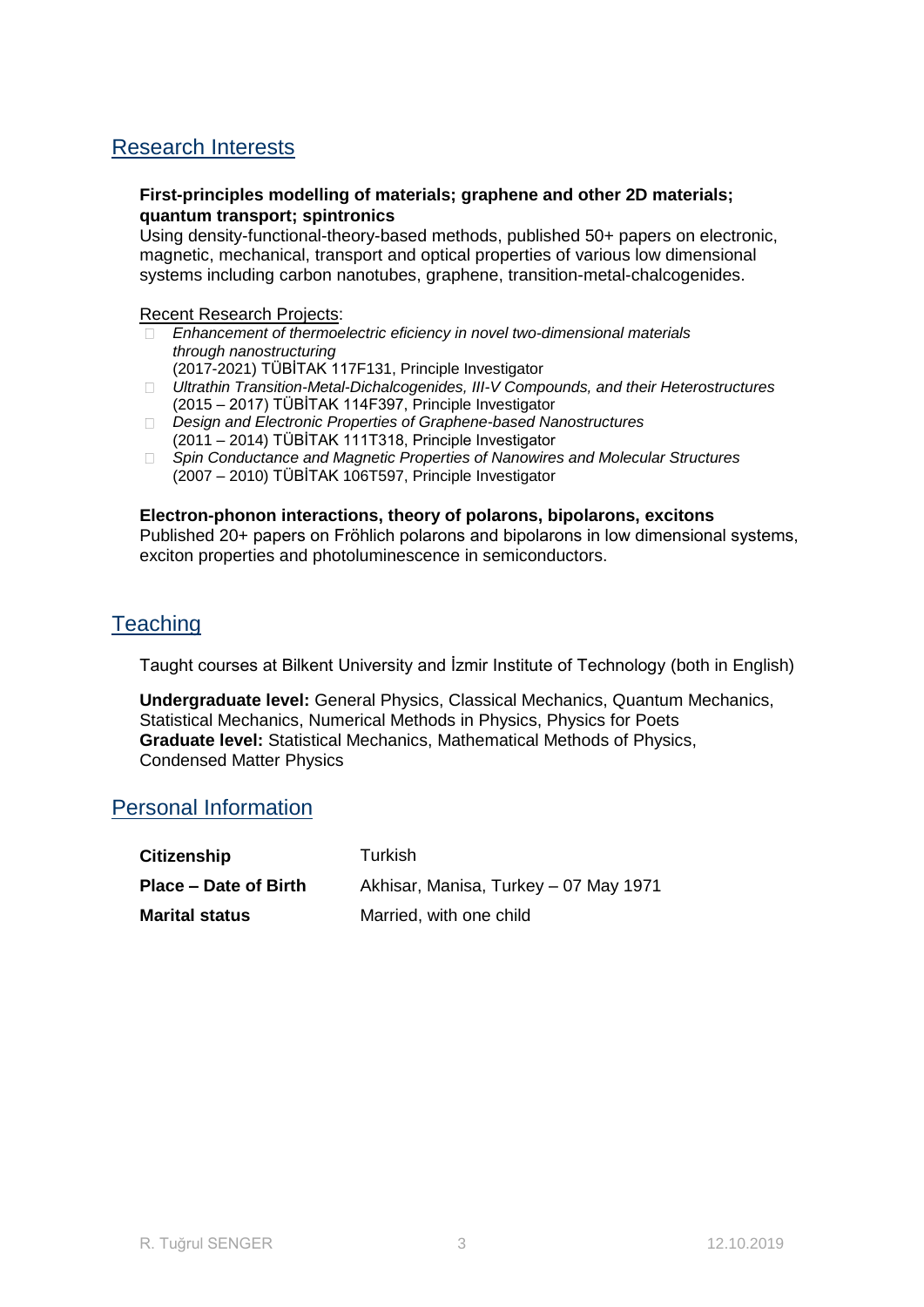### Applied Surface Science **428**, 1010 (2018)

- 67. Stable Monolayer α-Phase of CdTe: Strain-Dependent Properties.
- [\(link\)](http://dx.doi.org/10.1039/C7TC04151A) E. Unsal, **R. T. Senger**, H. Sahin. Journal of Materials Chemistry C **5**, 12249 (2017)
- 66. Hydrogenation-driven phase transition in single-layer TiSe2.
- [\(link\)](https://doi.org/10.1088/1361-6528/aa94ab) F. Iyikanat, A. Kandemir, H. D. Ozaydin, **R. T. Senger**, H. Sahin. Nanotechnology **28**, 495709 (2017)
- 65. Stable Ultra-thin CdTe Crystal: A Robust Direct Gap Semiconductor.
- [\(link\)](https://doi.org/10.1088/1361-648X/aa957e) F. Iyikanat, B. Akbali, J. Kang, **R. T. Senger**, Y. Selamet, H. Sahin. Journal of Physics: Condensed Matter **29**, 485302 (2017)
- 64. Hydrogen-Induced Structural Transition in Single Layer ReS2.
- [\(link\)](https://doi.org/10.1088/2053-1583/aa78c8) M. Yagmurcukardes, C. Bacaksiz, **R. T. Senger**, H. Sahin. 2D Materials **4**, 035013 (2017)
	- R. Tuğrul SENGER 4 12.10.2019

- **2017**
- [\(link\)](https://doi.org/10.1039/C7TC05266A) F. Iyikanat, M. Yagmurcukardes, **R. T. Senger**, H. Sahin.
- Physical Review B 97, 115427 (2018) 69. Tuning Electronic and Magnetic Properties of Monolayer α-RuCl3 by In-plane Strain.

Journal of Materials Chemistry C **6**, 2019 (2018)

- 
- [\(link\)](https://doi.org/10.1103/PhysRevB.97.115427) M. Yagmurcukardes, C. Bacaksiz, E. Unsal, B. Akbali, **R. T. Senger**, H. Sahin.

68. Experimental and computational investigation of graphene/SAMs/n-Si Schottky diodes.

- 
- 70. Strain mapping in single-layer two-dimensional crystals via Raman activity.
- Physical Review Materials **2**, 073406 (2018)
- 
- [\(link\)](https://doi.org/10.1103/PhysRevMaterials.2.073406) G. Özbal, J. T. Falkenberg, M. Brandbyge, **R. T. Senger**, H. Sevinçli.
- 71. Directed growth of hydrogen lines on graphene: High-throughput simulations powered by evolutionary algorithm.
- 
- 
- RSC Advances **8**, 39976 (2018)
- 72. Hydrogenated Derivatives of Hexacoordinated Metallic Cu2Si Monolayer. [\(link\)](http://dx.doi.org/10.1039/C8RA07824F) E. Unsal, F. Iyikanat, H. Sahin, **R. T. Senger**.
- 73. Monitoring the Characteristic Properties of Ga-doped ZnO by Raman Spectroscopy and Atomic Scale Calculations.
- Physical Review B **100**, 085415 (2019)
- 
- 
- 
- [\(link\)](https://doi.org/10.1103/PhysRevB.100.085415) G. Özbal, **R. T. Senger**, C. Sevik, H. Sevinçli
- 
- 
- 
- 

74. Ballistic thermoelectric properties of monolayer semiconducting transition metal dichalcogenides and oxides.

- 
- 
- 
- 
- 

[\(link\)](https://doi.org/10.1016/j.apsusc.2017.09.204) H. Aydin, C. Bacaksiz, N. Yagmurcukardes, C. Karakaya, O. Mermer, M. Can, **R. T. Senger**, H. Sahin, Y. Selamet.

- [\(link\)](https://doi.org/10.1016/j.molstruc.2018.11.064) S. Horzum, F. Iyikanat, **R. T. Senger**, C. Celebi, M. Sbeta, A. Yildiz, T. Serin.
	-

75. Stacking-dependent excitonic properties of bilayer blue phosphorene.

Journal of Molecular Structure **1180**, 505 (2019)

### **2018**

**2019**

List of Publications (click on the pdf or link to access the article)

# Publication Record

A) In Refereed Journals (SCI):

Personal Profiles at Databases:

[\(link\)](https://journals.aps.org/prb/abstract/10.1103/PhysRevB.100.125423) F. Iyikanat, E. Torun, **R. T. Senger**, H. Sahin Physical Review B **100**, 125423 (2019)

Citations Received : **2458** h-index: **22** (Web of Science)

[Publons](https://publons.com/researcher/1353970/r-tugrul-senger/) **[ResearchGate](https://www.researchgate.net/profile/Tugrul_Senger/publications)** [Google Scholar](https://scholar.google.com.tr/citations?user=DBXH39EAAAAJ)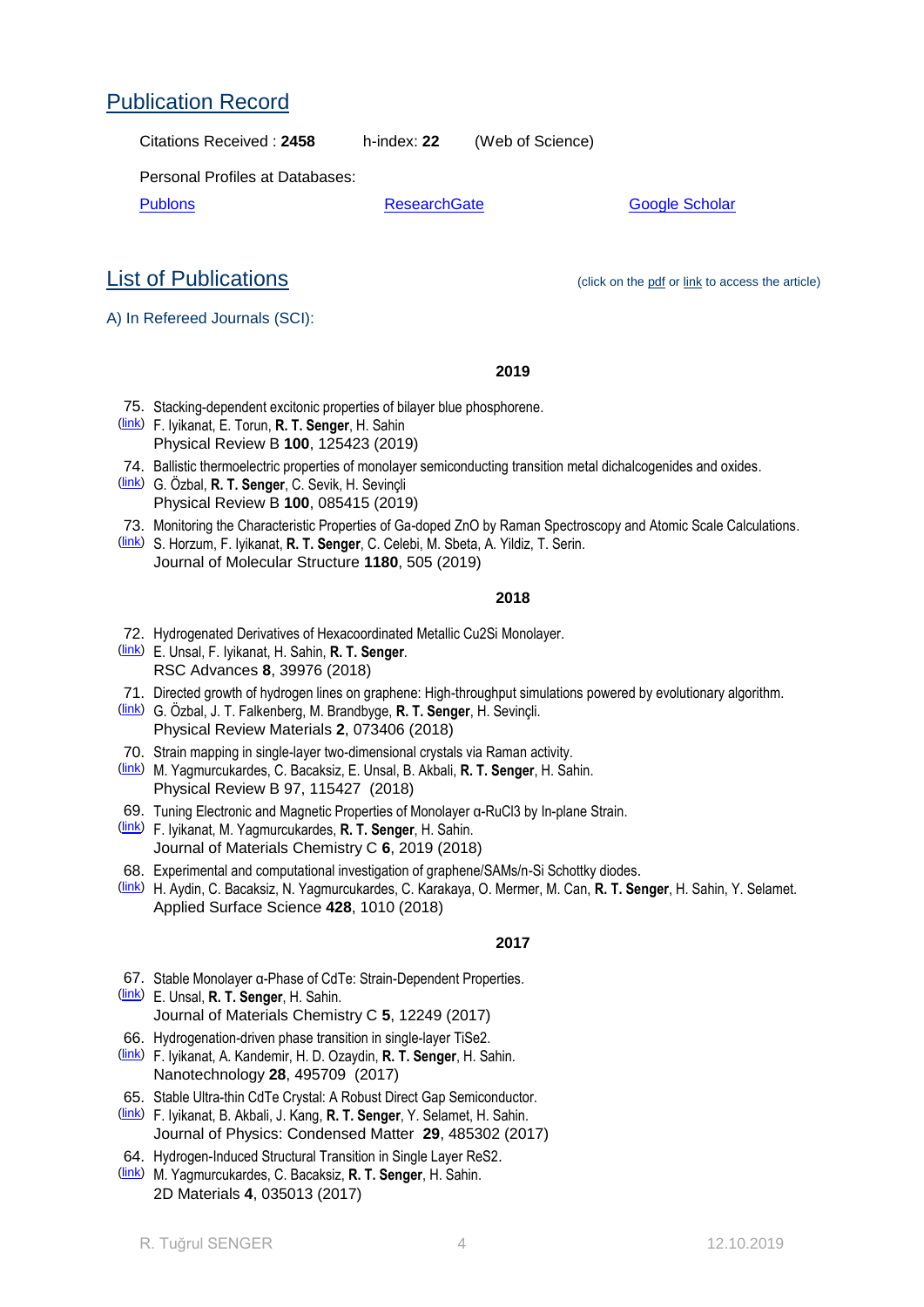- 63. Nitrogen doping for facile and effective modification of graphene surfaces.
- [\(link\)](https://dx.doi.org/10.1039/C7RA03046K) A. Yanilmaz, A. Tomak, B. Akbali, C. Bacaksiz, E. Ozceri, O. Ari, **R. T. Senger**, Y. Selamet, H. M. Zareie. RSC Advances **7**, 28383 (2017)
- 62. Ultra-Thin ZnSe: Anisotropic and Flexible Crystal Structure.
- [\(link\)](http://www.sciencedirect.com/science/article/pii/S0169433217306906) C. Bacaksiz, **R. T. Senger**, H. Sahin. Applied Surface Science **409**, 426 (2017)
- 61. h-AlN-Mg(OH)2 van der Waals bilayer heterostructure: Tuning the excitonic characteristics.
- [\(link\)](https://journals.aps.org/prb/abstract/10.1103/PhysRevB.95.075423) C. Bacaksiz, A. Dominguez, A. Rubio, **R. T. Senger**, H. Sahin. Physical Review B **95**, 075423 (2017)
- 60. Atomic-scale understanding of dichlorobenzene-assisted poly 3-hexylthiophene-2,5-diyl nanowire formation mechanism.
- [\(link\)](http://dx.doi.org/10.1016/j.molstruc.2017.01.027) M. Yagmurcukardes, D. Kiymaz, C. Zafer, **R. T. Senger**, H. Sahin. Journal of Molecular Structure **1134**, 681 (2017)

- 59. Mechanical properties of monolayer GaS and GaSe crystals.
- [\(link\)](https://journals.aps.org/prb/abstract/10.1103/PhysRevB.94.245407) M. Yagmurcukardes, **R. T. Senger**, F. M. Peeters, H. Sahin. Physical Review B **94**, 245407 (2016)
- 58. Nanoribbons: from Fundamentals to State-of-the-art Applications.
- [\(link\)](http://scitation.aip.org/content/aip/journal/apr2/3/4/10.1063/1.4966963) M. Yagmurcukardes, F. M. Peeters, **R. T. Senger**, H. Sahin. Applied Physics Reviews **3**, 041302 (2016)
- 57. Mg(OH)2-WS2 van der Waals heterobilayer: Electric field tunable band-gap crossover.
- [\(link\)](http://journals.aps.org/prb/abstract/10.1103/PhysRevB.94.195403) M. Yagmurcukardes, E. Torun, **R. T. Senger**, F. M. Peeters, H. Sahin. Physical Review B **94**, 195403 (2016)
- 56. Quantum Transport Characteristics of Lateral pn-Junction of Single Layer TiS3.
- [\(link\)](http://onlinelibrary.wiley.com/doi/10.1002/cphc.201600751/abstract) F. İyikanat, **R. T. Senger**, F. M. Peeters, H. Sahin. ChemPhysChem **17**, 3985 (2016)
- 55. Controlled growth mechanism of poly (3-hexylthiophene) nanowires.
- [\(link\)](http://iopscience.iop.org/article/10.1088/0957-4484/27/45/455604/meta) D. Kiymaz, M. Yagmurcukardes, A. Tomak, H. Sahin, **R. T. Senger**, F. M. Peeters, H. M. Zareie, C. Zafer. Nanotechnology **27**, 455604 (2016)
- 54. Structural Changes in Schiff Base Molecular Assembly Initiated by Scanning Tunneling Microscopy Tip.
- [\(link\)](http://iopscience.iop.org/article/10.1088/0957-4484/27/33/335601/meta) A. Tomak, C. Bacaksiz, G. Mendirek, H Sahin, D. Hur, K. Gorgun, **R. T. Senger**, O. Birer, F. M. Peeters, H. Zareie. Nanotechnology **27**, 335601 (2016)
- 53. Bilayer SnS2: Easy-tunable stacking sequence by charging and loading pressure.
- [\(link\)](https://journals.aps.org/prb/abstract/10.1103/PhysRevB.93.125403) C. Bacaksiz, S. Cahangirov, A. Rubio, **R. T. Senger**, F. M. Peeters, H. Sahin. Physical Review B **93**, 125403 (2016)
- 52. Computing Optical Properties of Ultra-thin Crystals.
- [\(link\)](http://wires.wiley.com/WileyCDA/WiresArticle/wisId-WCMS1252.html) H. Sahin, E. Torun, C. Bacaksiz, S. Horzum, J. Kang, **R. T. Senger**, F. M. Peeters. WIREs Computational Molecular Science **6**, 351 (2016)
- 51. Nitrogenated, Phosphorated and Arsenicated Monolayer Holey Graphenes.
- [\(link\)](http://pubs.rsc.org/en/Content/ArticleLanding/2016/CP/C5CP05538E#!divAbstract) M. Yagmurcukardes, S. Horzum, E. Torun, F. M. Peeters, **R. T. Senger**. Physical Chemistry Chemical Physics **18**, 3144 (2016)

### **2015**

- 50. Electronic and Magnetic Properties of 1T-TiSe2 Nanoribbons.
- [\(link\)](http://iopscience.iop.org/article/10.1088/2053-1583/2/4/044002/meta) H. D. Ozaydin, H. Sahin, J. Kang, F. M. Peeters, **R. T. Senger**. 2D Materials **2**, 044002 (2015)
- 49. Layer and strain-dependent optoelectronic properties of hexagonal AlN.
- [\(link\)](https://journals.aps.org/prb/abstract/10.1103/PhysRevB.92.165408) D. Kecik, C. Bacaksiz, **R. T. Senger**, E. Durgun. Physical Review B **92**, 165408 (2015)
- 48. Tuning the magnetic anisotropy in single layer crystal structures.
- [\(link\)](http://journals.aps.org/prb/abstract/10.1103/PhysRevB.92.104407) E. Torun, H. Sahin, C. Bacaksiz, **R. T. Senger**, F. M. Peeters. Physical Review B **92**, 104407 (2015)
- 47. Pentagonal monolayer crystals of carbon, boron nitride, and silver azide.
- [\(link\)](http://scitation.aip.org/content/aip/journal/jap/118/10/10.1063/1.4930086) M. Yagmurcukardes, H. Sahin, J. Kang, E. Torun, F. M. Peeters, **R. T. Senger**. Journal of Applied Physics **118**, 104303 (2015)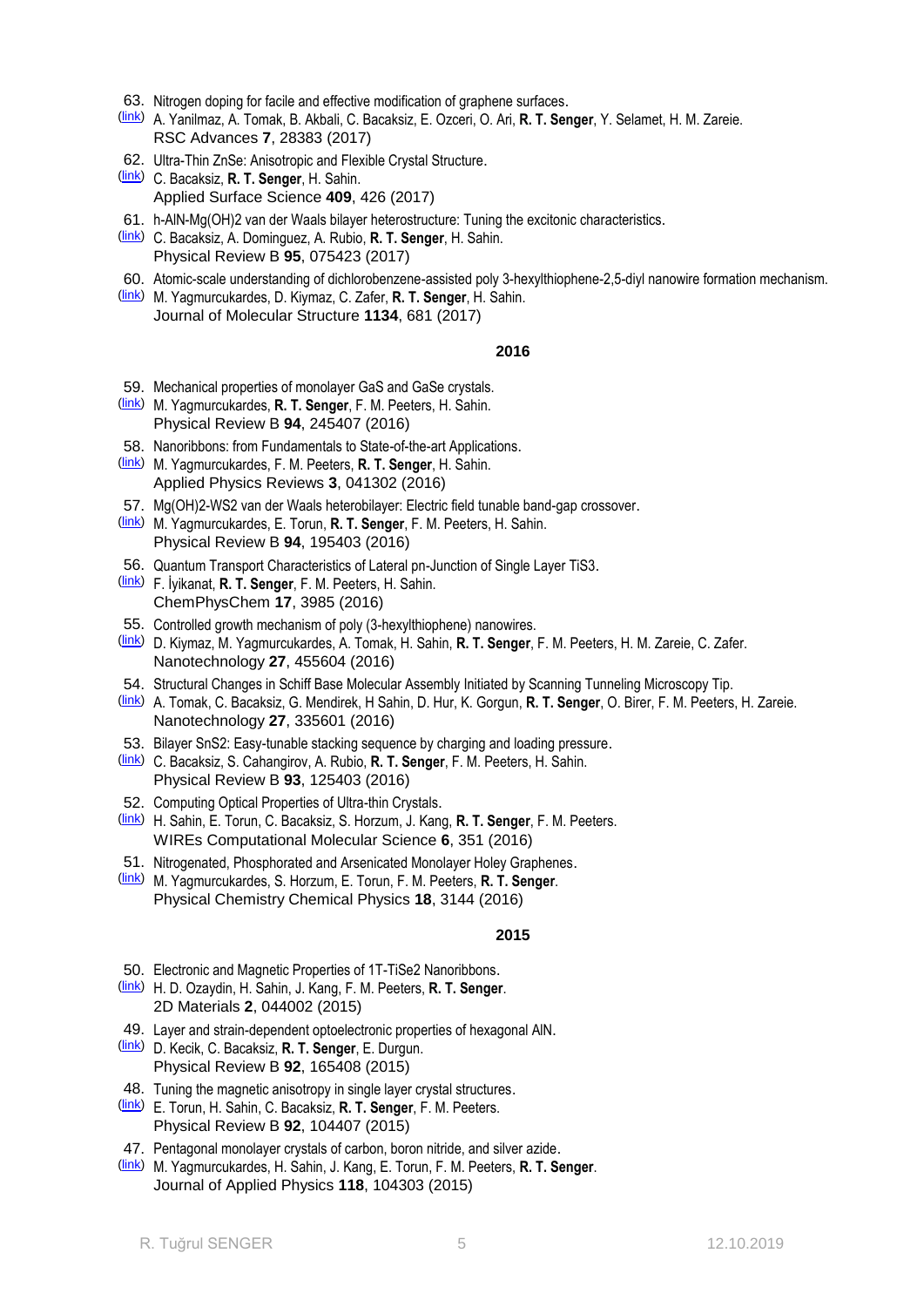- 46. TiS3 nanoribbons: Width-independent band gap and strain-tunable electronic properties.
- [\(link\)](http://journals.aps.org/prb/abstract/10.1103/PhysRevB.92.075413) J. Kang, H. Sahin, H. D. Ozaydin, **R. T. Senger**, F. M. Peeters. Physical Review B **92**, 075413 (2015)
- 45. Portlandite crystal: Bulk, bilayer, and monolayer structures.
- [\(link\)](http://journals.aps.org/prb/abstract/10.1103/PhysRevB.91.245413) Y. Aierken, H. Sahin, F. Iyikanat, S. Horzum, A. Suslu, B. Chen, **R. T. Senger**, S. Tongay, F. M. Peeters. Physical Review B **91**, 245413 (2015)
- 44. Vacancy Formation and Oxidation Characteristics of Single Layer TiS3.
- [\(link\)](http://pubs.acs.org/doi/ipdf/10.1021/acs.jpcc.5b01562) F. Iyikanat, H. Sahin, **R. T. Senger**, F. M. Peeters. Journal of Physical Chemistry C **119**, 10709 (2015)
- 43. Hexagonal AlN: Dimensional-crossover-driven band-gap transition.
- [\(link\)](http://journals.aps.org/prb/pdf/10.1103/PhysRevB.91.085430) C. Bacaksız, H. Sahin, H. D. Ozaydin, S. Horzum, **R. T. Senger**, F. M. Peeters. Physical Review B **91**, 085430 (2015)

- 42. Ag and Au atoms intercalated in bilayer heterostructures of transition metal dichalcogenides and graphene.
- [\(link\)](http://dx.doi.org/10.1063/1.4893543) F. Iyikanat, H. Sahin, **R. T. Senger**, F. M. Peeters. APL Materials **2**, 092801 (2014)
- 41. Formation and diffusion characteristics of Pt clusters on Graphene, 1H-MoS2 and 1T-TaS2.
- [\(link\)](http://onlinelibrary.wiley.com/doi/10.1002/andp.201400079/abstract) H. D. Ozaydin, H. Sahin, **R. T. Senger**, F. M. Peeters. Annalen der Physik **526**, 423 (2014)

### **2008 - 2013**

- 40. Cleavage induced rows of missing atoms on ZnTe (110) surface.
- [\(pdf\)](http://web.iyte.edu.tr/~tugrulsenger/p40.pdf) C. Çelebi, O. Arı, **R. T. Senger**. Physical Review B **87**, 085308 (2013)
- 39. Hartree-Fock approximation of bipolaron state in quantum dots and wires.
- [\(pdf\)](http://web.iyte.edu.tr/~tugrulsenger/p39.pdf) **R. T. Senger**, B. Kozal, A. Chatterjee, A. Erçelebi. European Physical Journal B **78**, 525 (2010)
- 38. Spintronic properties of zigzag-edged triangular graphene flakes.
- [\(pdf\)](http://web.iyte.edu.tr/~tugrulsenger/p38.pdf) H. Şahin, **R. T. Senger**, S. Ciraci. Journal of Applied Physics **108**, 074301 (2010)
- 37. Monolayer honeycomb structures of group-IV elements and III-V binary compounds: First-principles calculations.
- [\(pdf\)](http://web.iyte.edu.tr/~tugrulsenger/p37.pdf) H. Şahin, S. Cahangirov, M. Topsakal, E. Bekaroglu, E. Akturk, **R. T. Senger**, S. Ciraci. Physical Review B **80**, 155453 (2009)
- 36. First principles calculations of spin-dependent conductance of graphene flakes.
- [\(pdf\)](http://web.iyte.edu.tr/~tugrulsenger/p36.pdf) H. Şahin, **R. T. Senger**. Physical Review B **78**, 205423 (2008)

### **2007**

- 35. Dynamics of Phononic Dissipation at the Atomic Scale: Dependence on Internal Degrees of Freedom.
- [\(pdf\)](http://web.iyte.edu.tr/~tugrulsenger/p35.pdf) H. Seviçli, S. Mukhopadhyay, **R. T. Senger**, S. Ciraci. Physical Review B **76**, 205430 (2007)
- 34. Nitrogen incorporation and optical studies of GaAsSbN/GaAs single quantum well heterostructures.
- [\(pdf\)](http://web.iyte.edu.tr/~tugrulsenger/p34.pdf) K. Nunna, S. Iyer, L. Wu, J. Li, S. Bharatan, X.Wei, **R.T. Senger**, K.K. Bajaj. Journal of Applied Physics **102**, 053106 (2007)
- 33. Optical Studies of MBE Grown GaAsSbN/GaAs Single Quantum Well Structures.
- [\(pdf\)](http://web.iyte.edu.tr/~tugrulsenger/p33.pdf) K. Nunna, S. Iyer, L. Wu, S. Bharatan, J. Li, K.K. Bajaj, X.Wei, **R.T. Senger**. Journal of Vacuum Science and Technology B **25**, 1113 (2007)
- 32. Oscillatory Exchange Coupling in Linear Magnetic Molecules.
- [\(pdf\)](http://web.iyte.edu.tr/~tugrulsenger/p32.pdf) H. Sevinçli, **R. T. Senger**, E. Durgun, S. Ciraci. Journal of Physics: Condensed Matter **19**, 216205 (2007)

### **2006**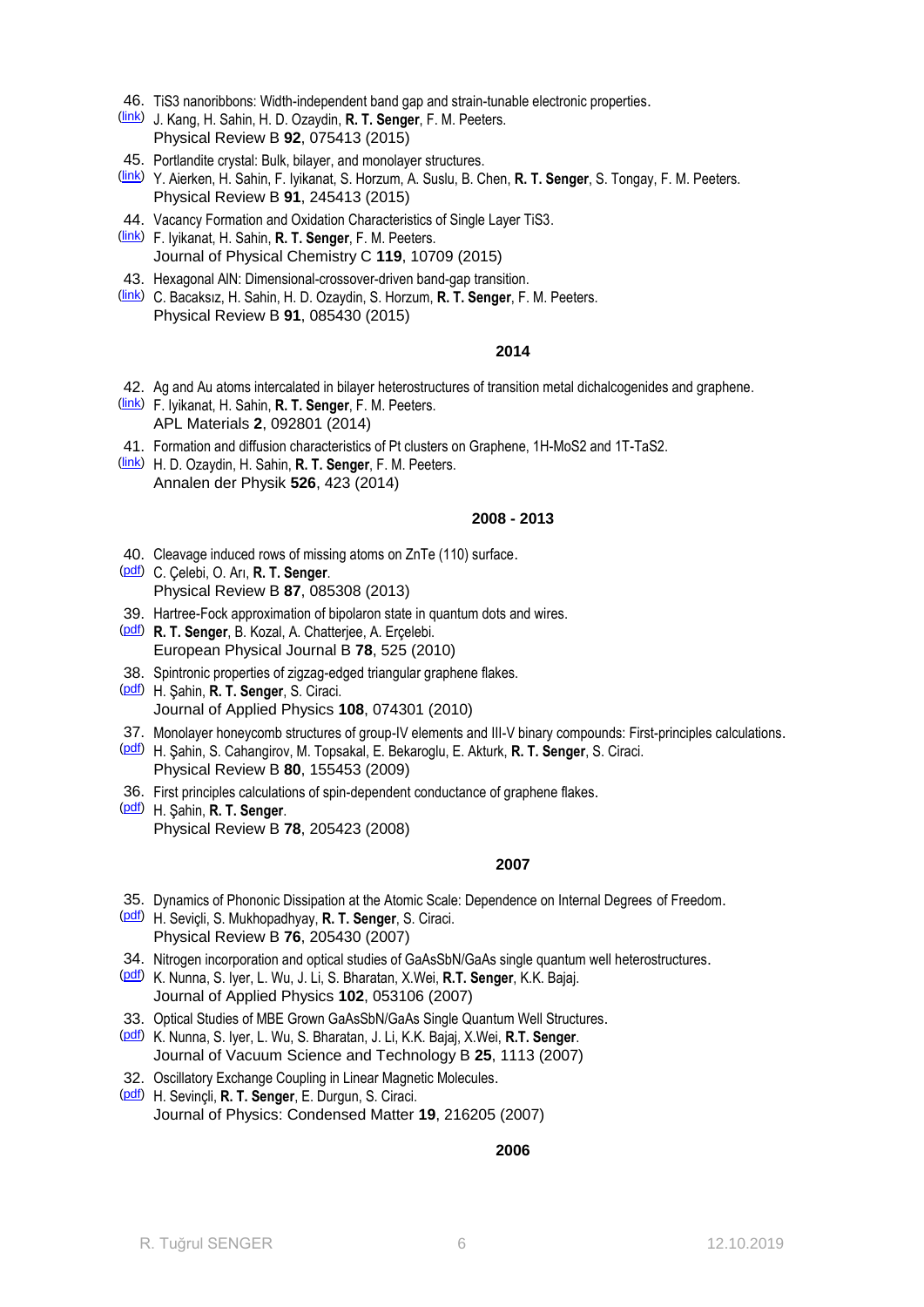- 31. Spintronic properties of carbon-based one-dimensional molecular structures.
- [\(pdf\)](http://web.iyte.edu.tr/~tugrulsenger/p31.pdf) E. Durgun, **R. T. Senger**, H. Sevinçli, H. Mehrez, S. Ciraci. Physical Review B **74**, 235413 (2006)
- 30. Size-dependent alternation of magnetoresistive properties in atomic chains.
- [\(pdf\)](http://web.iyte.edu.tr/~tugrulsenger/p30.pdf) E. Durgun, **R. T. Senger**, H. Mehrez, H. Sevinçli, S. Ciraci. Journal of Chemical Physics **125**, 121102 (2006)
- 29. Monte-Carlo simulation of localization dynamics of excitons in ZnO and CdZnO quantum well structures.
- [\(pdf\)](http://web.iyte.edu.tr/~tugrulsenger/p29.pdf) T. Makino, K. Saito, A. Ohtomo, M. Kawasaki, **R. T. Senger**, K. K. Bajaj. Journal of Applied Physics **99,** 066108 (2006)
- 28. Nanospintronic Properties of Carbon-Cobalt Atomic Chains.
- [\(pdf\)](http://web.iyte.edu.tr/~tugrulsenger/p28.pdf) E. Durgun, **R. T. Senger**, H. Mehrez, S. Dag, S. Ciraci. Europhysics Letters **73,** 642 (2006)
- 27. Determination of energy band offsets between GaN and AlN using excitonic luminescence transition in AlGaN alloys**.**
- [\(pdf\)](http://web.iyte.edu.tr/~tugrulsenger/p27.pdf) A.N. Westmeyer, S. Mahajan, K.K. Bajaj, J.Y. Lin, H.X. Jiang, D.D. Koleske, **R.T. Senger.**  Journal of Applied Physics **99,** 013705 (2006)

- 26. Half-metallic properties of atomic chains of carbon-transition metal compounds.
- [\(pdf\)](http://web.iyte.edu.tr/~tugrulsenger/p26.pdf) S. Dag, S. Tongay, T. Yildirim, E. Durgun, **R. T. Senger**, C. Y. Fong, S. Ciraci. Physical Review B **72**, 155444 (2005)
- 25. Atomic chains of group-IV elements and III-V and II-VI binary compounds studied by a first-principles pseudopotential method.
- [\(pdf\)](http://web.iyte.edu.tr/~tugrulsenger/p25.pdf) **R. T. Senger**, S. Tongay, E. Durgun, S. Ciraci. Physical Review B **72**, 075419 (2005)
- 24. Atomic and electronic structure of carbon strings.
- [\(pdf\)](http://web.iyte.edu.tr/~tugrulsenger/p24.pdf) S. Tongay, S. Dag, E. Durgun, **R. T. Senger**, S. Ciraci. Journal of Physics: Condensed Matter **17**, 3823 (2005)
- 23. Carbon string structures: First-principles calculations of quantum conductance.
- [\(pdf\)](http://web.iyte.edu.tr/~tugrulsenger/p23.pdf) **R. T. Senger**, S. Tongay, S. Dag, E. Durgun, S. Ciraci. Physical Review B **71**, 235406 (2005)

### **2004**

- 22. Theoretical study of crossed and parallel carbon nanotube junctions and three-dimensional grid structures.
- [\(pdf\)](http://web.iyte.edu.tr/~tugrulsenger/p22.pdf) S. Dag, **R. T. Senger**, S. Ciraci. Physical Review B **70**, 205407 (2004)
- 21. Chiral single-wall gold nanotubes. [\(pdf\)](http://web.iyte.edu.tr/~tugrulsenger/p21.pdf) **R. T. Senger**, S. Dag, S. Ciraci. Physical Review Letters **93**, 196707 (2004)
- 20. *Ab-initio* electron transport calculations of carbon based string structures.
- [\(pdf\)](http://web.iyte.edu.tr/~tugrulsenger/p20.pdf) S. Tongay, **R. T. Senger**, S. Dag, S. Ciraci. Physical Review Letters **93**, 136404 (2004)
- 19. Functionalized carbon nanotubes and device applications.
- [\(pdf\)](http://web.iyte.edu.tr/~tugrulsenger/p19.pdf) S. Ciraci, S. Dag, T. Yildirim, O. Gulseren, **R. T. Senger**. Journal of Physics: Condensed Matter **16**, R901 (2004)
- 18. Binding energies of excitons in II-VI compound-semiconductor-based quantum well structures.
- [\(pdf\)](http://web.iyte.edu.tr/~tugrulsenger/p18.pdf) **R. T. Senger,** K.K. Bajaj. physica status solidi (b) **241**, 1986 (2004)

### **2003**

- 17. Magnetoluminescence properties of GaAsSbN/GaAs quantum well structures.
- [\(pdf\)](http://web.iyte.edu.tr/~tugrulsenger/p17.pdf) **R. T. Senger**, K. K. Bajaj, E. D. Jones, N. A. Modine, K. E. Waldrip, F. Jalali, J. F. Klem, G. M. Peake, X. Wei, S. W. Tozer. Applied Physics Letters **83**, 5425 (2003)
- 16. Photoluminescence excitonic linewidth in GaAsN alloys.
- [\(pdf\)](http://web.iyte.edu.tr/~tugrulsenger/p16.pdf) **R. T. Senger,** K. K. Bajaj. Journal of Applied Physics **94**, 7505 (2003)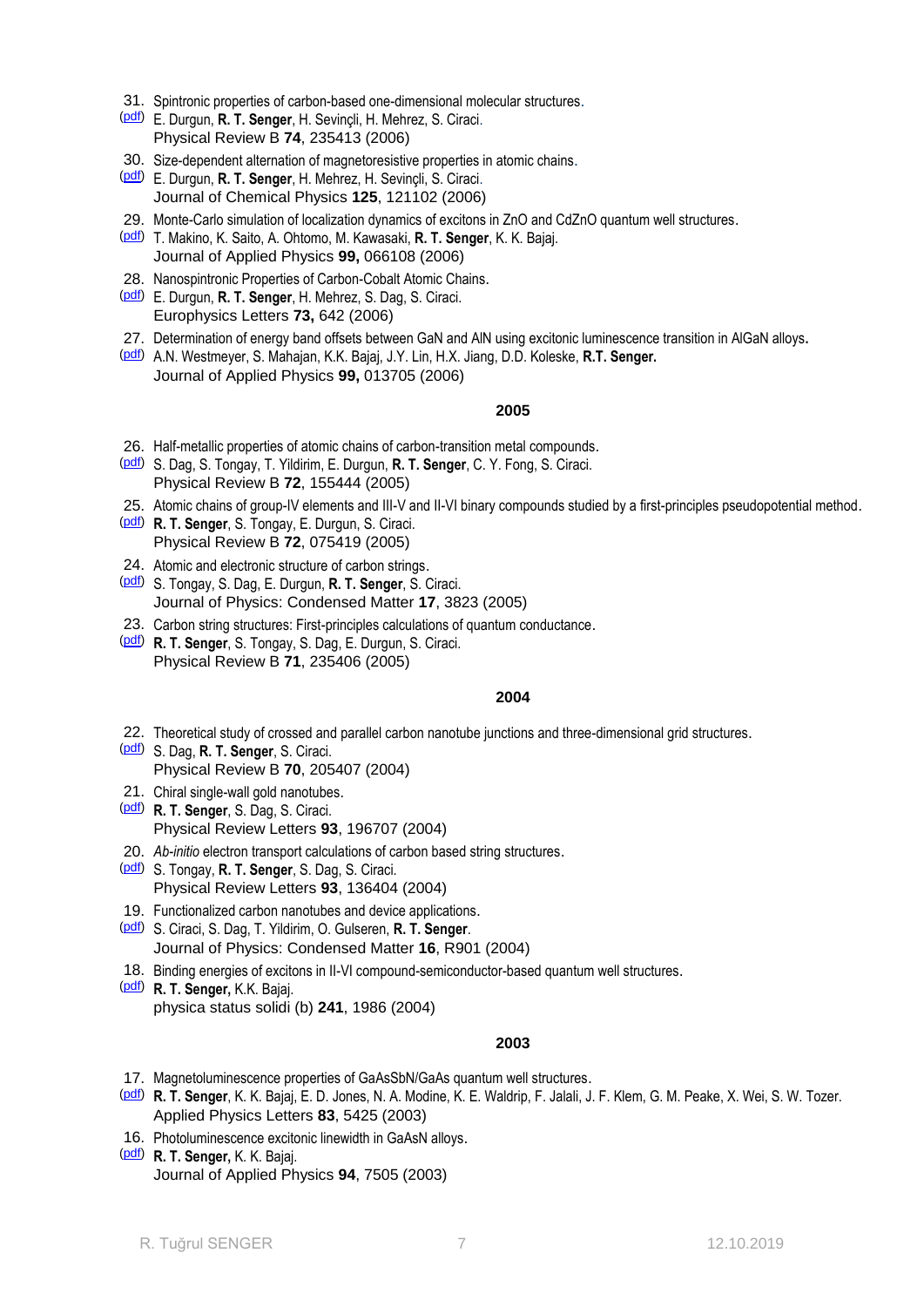- 15. Binding energies of excitons in polar quantum well heterostructures.
- [\(pdf\)](http://web.iyte.edu.tr/~tugrulsenger/p15.pdf) **R. T. Senger,** K. K. Bajaj. Physical Review B **68**, 205314 (2003)
- 14. Magneto optical properties of GaAsSb/GaAs quantum wells.
- [\(pdf\)](http://web.iyte.edu.tr/~tugrulsenger/p14.pdf) **R. T. Senger**, K. K. Bajaj, E. D. Jones, N. A. Modine, K. E. Waldrip, F. Jalali, J. F. Klem, G. M. Peake, X. Wei, S. W. Tozer. Applied Physics Letters **83**, 2614 (2003)
- 13. Optical properties of confined polaronic excitons in spherical ionic quantum dots.
- [\(pdf\)](http://web.iyte.edu.tr/~tugrulsenger/p13.pdf) **R. T. Senger,** K. K. Bajaj. Physical Review B **68**, 045313 (2003)
- 12. Polaronic exciton in a parabolic quantum dot.
- [\(pdf\)](http://web.iyte.edu.tr/~tugrulsenger/p12.pdf) **R. T. Senger,** K. K. Bajaj. physica status solidi (b) **236**, 82 (2003)

- 11. Strong-coupling theory of two dimensional large bipolarons in elliptical quantum dots.
- [\(pdf\)](http://web.iyte.edu.tr/~tugrulsenger/p11.pdf) **R. T. Senger,** A. Erçelebi. European Physical Journal B **26**, 253 (2002)
- 10. On the stability of Fröhlich bipolarons in spherical quantum dots.
- [\(pdf\)](http://web.iyte.edu.tr/~tugrulsenger/p10.pdf) **R. T. Senger,** A. Erçelebi. Journal of Physics: Condensed Matter **14**, 5549 (2002)
- 9. Energy-transfer rate in a double-quantum-well system due to Coulomb coupling.
- [\(pdf\)](http://web.iyte.edu.tr/~tugrulsenger/p09.pdf) **R. T. Senger,** B. Tanatar. Solid State Communications **121**, 61 (2002)

### **1994 - 2000**

- 8. Stability of low-dimensionally-confined bipolarons.
- [\(pdf\)](http://web.iyte.edu.tr/~tugrulsenger/p08.pdf) **R. T. Senger,** A. Erçelebi. European Physical Journal B **16**, 439 (2000)
	- 7. Path-integral approximation on the stability of large bipolarons in quasi-one-dimensional confinement.
- [\(pdf\)](http://web.iyte.edu.tr/~tugrulsenger/p07.pdf) **R. T. Senger,** A. Erçelebi. Physical Review B **61**, 6063 (2000)
- 6. Quasi-two-dimensional Feynman bipolarons.
- [\(pdf\)](http://web.iyte.edu.tr/~tugrulsenger/p06.pdf) **R. T. Senger,** A. Erçelebi. Physical Review B **60**, 10070 (1999) 5. Path Integral Description of Low Dimensional Polarons in Parabolic Confinement Potentials.
- [\(pdf\)](http://web.iyte.edu.tr/~tugrulsenger/p05.pdf) **R. T. Senger,** A. Erçelebi. Journal of Physics: Condensed Matter **9**, 5067 (1997)
- 4. Strong Coupling Characterisation of Quasi-1D Polarons in Cylindrical QW-Wires.
- [\(pdf\)](http://web.iyte.edu.tr/~tugrulsenger/p04.pdf) A. Erçelebi, **R. T. Senger**. Solid State Communications **97**, 509 (1996)
- 3. Ground State Description of Quasi-1D Polarons with Arbitrary Electron-Phonon Coupling Strength.
- [\(pdf\)](http://web.iyte.edu.tr/~tugrulsenger/p03.pdf) A. Erçelebi, **R. T. Senger**. Physical Review B **53,** 11008 (1996)
- 2. A Variational Study of the Ground Landau Level of the 2D-Fröhlich Polaron in a Magnetic Field.
- [\(pdf\)](http://web.iyte.edu.tr/~tugrulsenger/p02.pdf) A. Erçelebi, **R. T. Senger**. Journal of Physics: Condensed Matter **7**, 9989 (1995)
	- 1. Energy and Mass of 3D and 2D Polarons in the Overall Range of the Electron-Phonon Coupling Strength.
- [\(pdf\)](http://web.iyte.edu.tr/~tugrulsenger/p01.pdf) A. Erçelebi, **R. T. Senger**. Journal of Physics: Condensed Matter **6**, 5455 (1994)